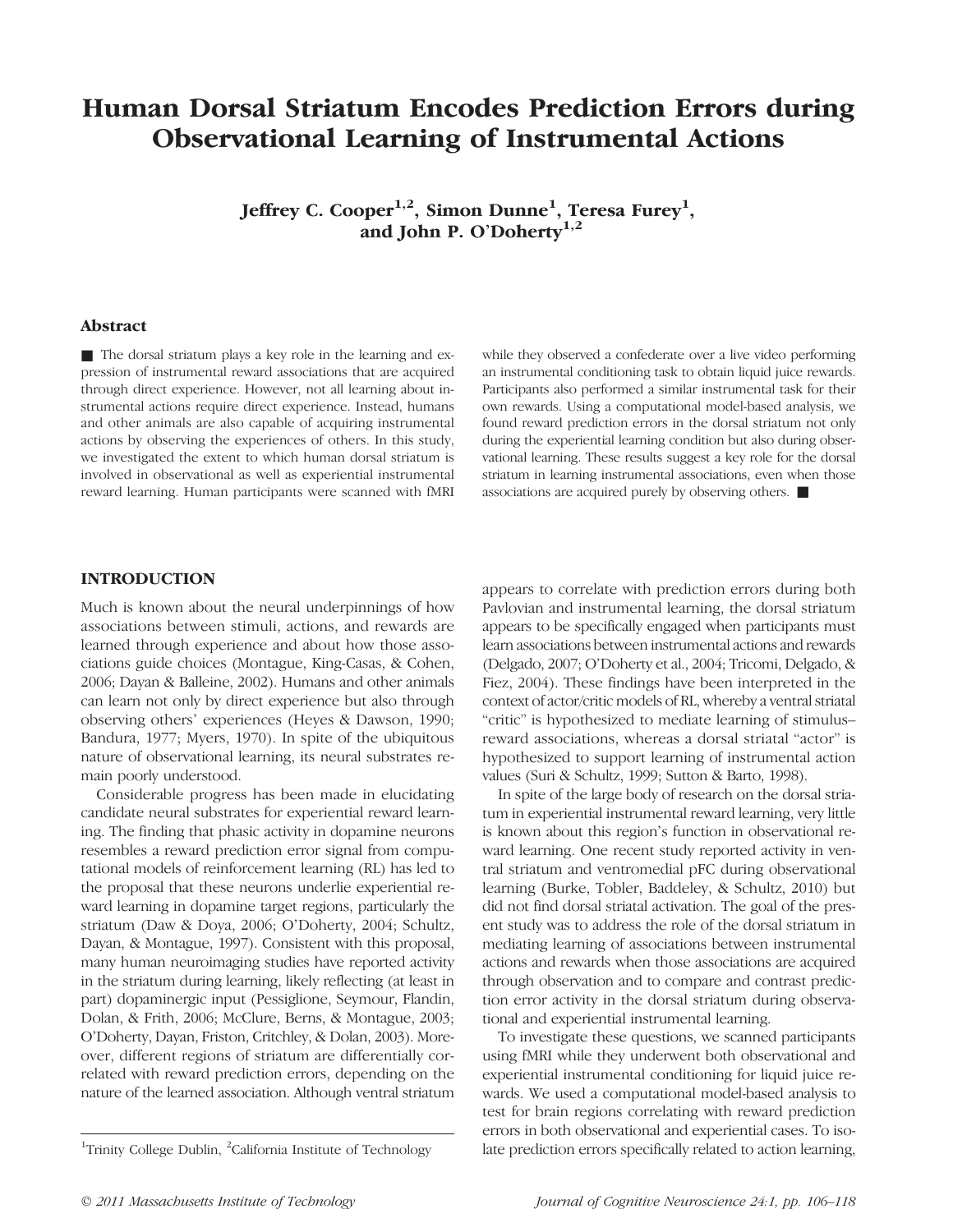we included matched noninstrumental control conditions in which the participant faced reward cues that did not require action selection. We hypothesized that dorsal striatal activity would be correlated with prediction errors during both observational and experiential instrumental conditioning and that the dorsal striatum would be more engaged during observational instrumental conditioning than during noninstrumental conditioning.

## METHODS

## Participants

Nineteen healthy volunteers from the Trinity College Dublin student population participated; one was excluded for excessive head motion (>6 mm in one run), and two were excluded for showing no evidence of learning, leaving 16 participants for analysis (10 women, 6 men;  $M =$ 22.19 years). One participant's postexperiment ratings were lost because of technical error, and a different participant's RT data were excluded for being more than 3 SD below the grand mean. All were free of current psychiatric diagnoses. Participants were asked to refrain from eating or drinking anything but water for 6 hr before the scan to ensure that they were motivated by the liquid

rewards. All participants gave informed consent, and the study was approved by the research ethics committee of the Trinity College School of Psychology.

## Task Overview

On each trial, participants encountered a single two-armed slot machine cue, with the trial condition signaled by color and position. There were six randomly intermixed reward cue conditions: two Experienced (instrumental and noninstrumental), two Observed (instrumental and noninstrumental), and two Test (instrumental and noninstrumental). Briefly, on Experienced trials, participants made their own responses and received their own rewards, whereas on Observed trials, participants observed a confederate outside the scanner performing an identical task. On Test trials, participants made responses for the confederate's cues without receiving any outcomes. To enhance the salience of the confederate's live presence and the visual similarity between trials, all trials were shown on a single monitor in the control room outside the scanner, at which the confederate was seated and to which both the participant's and confederate's response boxes were connected (see Figure 1A for schematic). The participant

Figure 1. Experiment setup and trial structure. (A) Schematic of experimental setup. Participants lay in the MRI scanner while a confederate partner sat at the experiment computer outside (shown as hand with buttons, not to scale; confederate button presses were obscured from view). Participants viewed the entire experiment via a live video camera feed aimed at the outside monitor. Responses from inside the scanner were connected to the experiment computer, and liquid outcomes were delivered by pumps controlled by the experiment computer. (B) Trial structure and schematic of participant view. Two trial types are shown, as viewed on participant screen. Participant screen showed experiment computer and confederate hand (with button presses obscured). In Experienced trials, participants saw a slot machine cue on their half of the screen (e.g., top) and made their response. After a variable delay, the cue was



followed by a liquid reward or neutral outcome, as well as a colored indicator (reward shown). In Observed trials, participants saw the slot machine cue on the confederate's half of the screen and observed her response; the liquid outcome was then nominally delivered to the confederate instead of the participant, whereas the visual indicator was identical to Experienced trials (neutral outcome shown). On instrumental trials, the participant or confederate selected between two arms; on noninstrumental trials, the computer chose one side or the other (left indicator shown) and the participant or confederate responded to the chosen side with a button press. (C) Representative reward probability curves for two conditions. Each line indicates the probability of reward for one arm or side of a given condition's slot machine over the experiment for a single participant.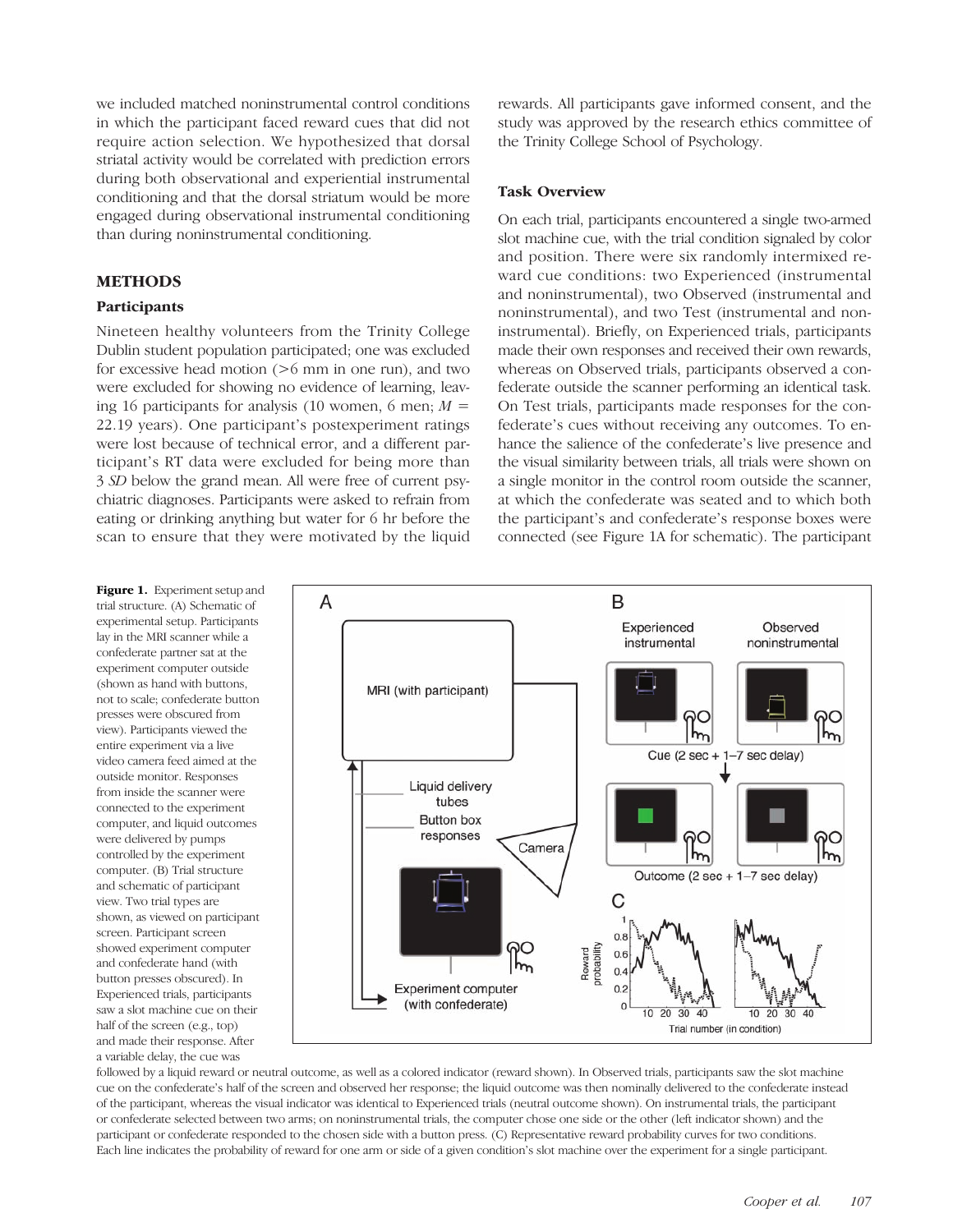viewed this monitor and part of the confederate's response box over a live video feed (see Figure 1B for schematic) and was instructed that he or she would be playing on the same computer and responding to the same monitor as the confederate.

## Experienced Trials

On Experienced trials, participants were shown a slot machine cue on "their" half of the screen (either top or bottom, counterbalanced by participant), indicating that they were to make a response and receive an outcome on that trial. Two kinds of Experienced trials were presented (see Figure 1B for trial time course). On Experienced instrumental trials, the slot machine was shown with two arms, and participants had 2 sec to select either the left or right arm. Selection was shown on-screen by depressing the selected arm. Following a variable length delay (1 sec followed by a delay randomly drawn from a truncated Poisson distribution; total delay mean = 2.5 sec, range  $= 1 - 7$  sec) intended to allow separate estimation of the neural response to cues and outcomes, a liquid reward or neutral outcome was delivered by plastic tubing controlled by electronic syringe pump into the participant's mouth during the outcome phase (2 sec). Rewards were 1 ml of a sweet blackcurrant juice (Ribena; GlaxoSmithKline, London, United Kingdom). Neutral outcomes were 1 ml of an affectively neutral tasteless solution consisting of the main ionic components of saliva (25 mM KCl and 2.5 mM NaHCO<sub>3</sub>), delivered by a separate tube. The two arms had independent probabilities of being rewarded on each trial, each of which varied over the experiment to ensure learning continued throughout the task (see Figure 1C for sample curves). Each arm's reward probability was a sine curve set to drift between 0 and 100% reward probability (with random starting point and half-period randomly set between 0.87 and 1.67 times the number of trials per condition and the machine's arms constrained to be correlated with each other at less than  $r = 0.02$ ) plus a small amount of Gaussian noise on each trial ( $M = 0$ ,  $SD = 6\%$ ; noise was added before scaling sines to have a range of 0–100%). Outcome delivery was also immediately followed by a visual signal for reward (green square) or neutral outcomes (gray square). These signals ensured visual equivalence with Observed trials, where visual cues were required to enable observational learning (see below). The outcome phase was followed by a variable-length intertrial interval (1 sec followed by a delay randomly drawn from a truncated Poisson distribution, total delay mean =  $2.5$  sec, range =  $1-$ 7 sec), for a mean total trial length of 9 sec. Failure to respond resulted in a neutral outcome; missed responses (2.7% of trials) were omitted from analysis.

On Experienced noninstrumental trials, which controlled for reward learning without action selection, a differently colored slot machine cue was presented without arms. After 500 msec, a single indicator was shown on

either the left or right sides, and participants had 1.5 sec to indicate, with a button press, which side was selected. Participants, thus, did not select an action but instead passively followed an action selection made by the computer. Trials afterwards followed an identical structure to instrumental trials, including separate independent reward probabilities for each side of the noninstrumental machine, constructed with an identical algorithm. The computer selected the side with higher probability of reward 70% of the time (randomly distributed across trials).

Both Experienced instrumental and noninstrumental trials also had a "neutral" control machine intended to control for visuomotor confounds. Both neutral control machines were identical to their respective reward cue machine but were gray in color, and each was always followed by a neutral outcome regardless of the arm or side selected.

## Observed Trials

Observed trials were designed to mirror Experienced trials in every way, except instead of the participant making choices and/or responses, the participant observed a confederate outside the scanner perform similar trials. On Observed trials, participants were shown a slot machine on the other half of the screen from the Experienced trials (top or bottom), with a different set of colors from the Experienced machines. Participants never received an outcome themselves on Observed trials. Instead, participants were instructed that the confederate would make responses and receive outcomes on the Observed trials. This single-monitor split-screen design provided an important control by ensuring that Observed trials and Experienced trials were visually as similar as possible.

Two kinds of Observed trials were shown, instrumental and noninstrumental. Both were identical to the respective Experienced trials in their timing, contingencies, and reward probabilities (with independently constructed reward probability curves for each arm of each machine). Participants could thus observe on-screen which arm was chosen or which side was selected and could see whether a reward or neutral outcome was given by the visual signals presented at outcome delivery. Unknown to the participant, the confederate's button box and outcome tubes were actually not connected; instead, the confederate's choices were made by selecting the arm with higher reward probability 70% of the time to approximate average participant likelihood of selecting the arm with higher reward probability in Experienced instrumental trials (based on pilot data). The camera angle was set to obscure the confederate's physical button presses. Participants were instructed to observe the confederate's choices and do their best to learn which arm and which side were rewarded most often.

As with Experienced trials, two Observed neutral control machines were also presented (instrumental and noninstrumental); both were identical to their respective reward cue machine but gray in color (and displayed on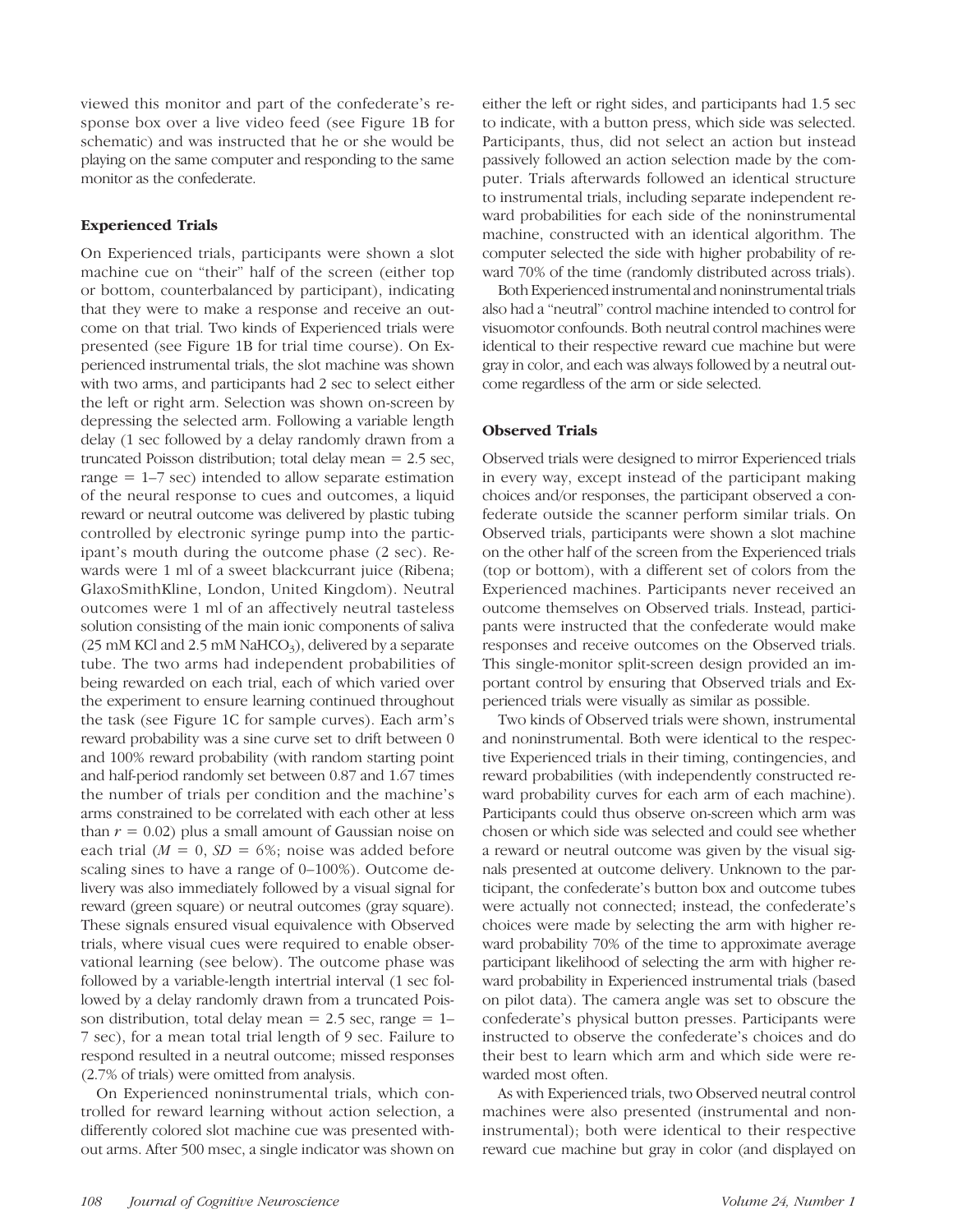the confederate's half of the screen), and both were always followed by a neutral outcome for the confederate regardless of which arm or side was selected.

## Test Trials

Test trials gave participants an opportunity to demonstrate their learning for the Observed trials. Two kinds of Test trials were presented, instrumental and noninstrumental. On Test instrumental trials, participants were shown the confederate's Observed instrumental slot machine on their own half of the screen and had 2 sec to select either the left or right arm. Similarly, on Test noninstrumental trials, participants were shown the confederate's Observed noninstrumental slot machine on their own half of the screen, then had a side indicated after 500 msec, and had 1.5 sec to indicate which side was selected. The purpose of these trials was to gain a behavioral measure of the participant's observational learning and provide an incentive for the participant to pay attention to Observed trials. If participants successfully learned through observation, they should have favored arms most recently associated with reinforcement for the confederate. To prevent participants learning about Observed trials through direct experience on Test trials, no outcomes were presented on these trials during the experiment, and Test trials ended after the response (followed by intertrial interval). Instead, participants were told rewarded outcomes on these trials would be put in a "bank," and that "banked" rewards would be multiplied in volume by 10 and given to participants after the scan. Neutral control machines were never shown on Test trials.

#### Task Procedure

There were 72 trials each of the Experienced instrumental, Experienced noninstrumental, Observed instrumental, and Observed noninstrumental conditions. Within each condition, 48 trials were with reward cue machines and 24 were with neutral control machines. In addition, there were 24 trials of each of the Test instrumental and Test noninstrumental conditions. Each condition's trials were divided equally between four scanner runs (so that each run had 18 Experienced instrumental trials, 6 Test instrumental trials, etc.), and trial types were intermixed randomly throughout each run. Participant screen halves (top or bottom) and machine colors were counterbalanced across participants.

Before the task, participants underwent 10 min of training outside the scanner with no outcomes to ensure they understood each slot machine and the outcomes, including the Test-trial "bank." They also met the confederate and observed the pumps and camera setup before entering the scanner room. After the task, participants made a series of ratings of each machine outside the scanner on 9-point Likert scales, including how much they liked each machine and each outcome.

## Scanning

Participants were scanned with a Phillips 3 T MRI scanner using the standard head coil, padded to minimize head motion. Functional images covered the whole brain with 38 contiguous 3.2-mm thick axial slices with gradientecho T2\*-weighted echoplanar imaging (repetition time = 2 sec, echo time = 28 msec, in-plane voxel size =  $3 \times$ 3 mm, matrix =  $80 \times 80$ ). The acquisition plane was tilted about 30° to the anterior–posterior commissure plane to optimize sensitivity in the ventral pFC (Deichmann, Gottfried, Hutton, & Turner, 2003). Each participant's scan consisted of four functional runs of 363 images each; the first four of each run were discarded to account for magnetic equilibration. A high-resolution structural image was also acquired before the task (3-D acquisition; T1-weighted spoiled gradient sequence; voxel size  $= 0.9 \times 0.9 \times 0.9$  mm, matrix =  $256 \times 256 \times 180$ .

Stimuli were presented using Cogent 2000 (Wellcome Trust Centre for Neuroimaging, London). To account for swallowing-related motion, pressure data from a sensor attached to the throat was recorded with BioPac hardware and AcqKnowledge software (MP-150 system and TSD160A transducer; BioPac Systems, Inc., Goleta, CA).

## Statistical Analysis

fMRI images were analyzed with SPM8 (Wellcome Department of Imaging Neuroscience, London) and MATLAB (The Mathworks, Inc., Natick, MA). Functional images were preprocessed with standard parameters, including slice timing correction (to the center slice), realignment (to each participant's first image), coregistration of the in-plane anatomical image, normalization (to the International Consortium for Brain Mapping (ICBM)/MNI152 template with parameters estimated from each participant's coregistered in-plane image, using SPM8 default normalization parameters), and spatial smoothing (with a 4-mm FWHM Gaussian kernel).

Prediction errors were estimated with a hybrid RL model. Instrumental trials used a SARSA learning model (Sutton & Barto, 1998). The value of the chosen action was updated on each trial according to the rule:

$$
V_1^{t+1} = V_a^t + \alpha \delta^t
$$

$$
\delta^t = (O^t - V_a^t)
$$

where  $\delta^t$  is that trial's prediction error,  $O^t$  is that trial's outcome (set to 1 for reward and 0 for neutral), and  $V_a$  is the value for the chosen action. The probability of selecting left or right on each trial was given by a softmax function of the difference between  $V_{\text{left}}$  and  $V_{\text{right}}$ . For Observed cues, values, and prediction errors were based on the observed confederate outcomes. Initial values were set to 0 for all actions. A single pooled learning rate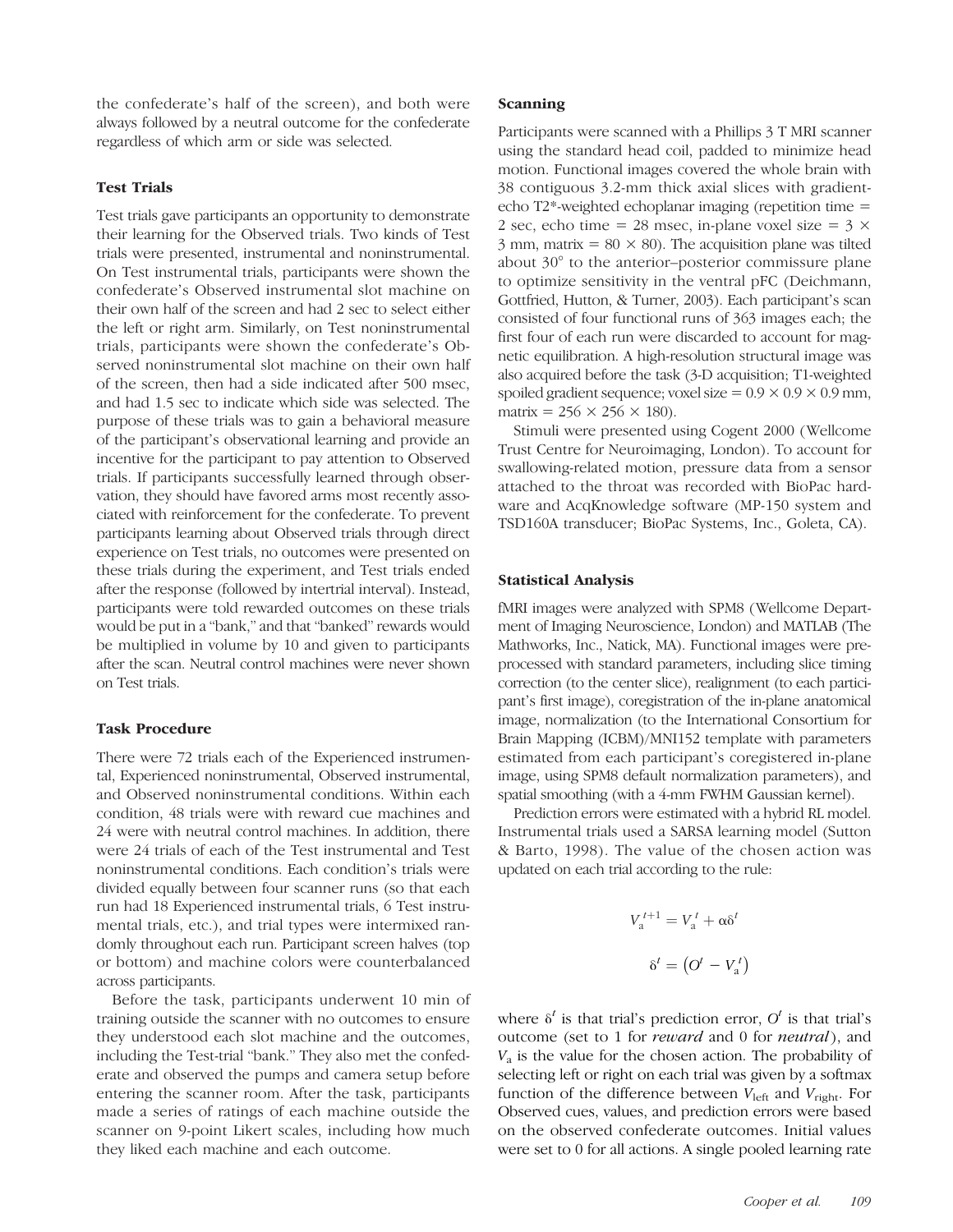for the group on Experienced instrumental trials was estimated by fitting the parameters α and β (the logistic slope or stochasticity parameter) to participant choices with maximum likelihood estimation; estimating a fixed rate tends to produce better estimates of neural activity due to increased regularization (Daw, O'Doherty, Dayan, Seymour, & Dolan, 2006). A separate learning rate for Observed instrumental trials was estimated by fitting the model to participant choices on Test trials, using values based on the observed outcomes. Fitted learning rates are comparable with earlier studies using similar designs (Experienced learning rate  $= 0.38$ , Observed learning rate  $=$ 0.26; Gläscher, Daw, Dayan, & O'Doherty, 2010; Schönberg et al., 2010; Valentin & O'Doherty, 2009); these parameters are, however, likely to be highly task and domain dependent.

For noninstrumental trials, we used a Rescorla–Wagner learning model (Rescorla & Wagner, 1972), which has an identical learning rule to that used in the RL model described above, but without an action selection component. The model was fit using trial-by-trial RTs (log-transformed) as a measure of conditioning (Bray & O'Doherty, 2007), minimizing the difference between the chosen side's value on each trial and that trial's RT (inverted so that high value corresponded to low RT). This model, therefore, captured within-condition variation in RT, predicting faster RTs for trials when that condition's value was higher. Values and prediction errors for Observed trials again reflected the observed confederate outcomes. As in instrumental trials, learning rates for the group were estimated separately for Experienced and Observed trials, using Experienced and Test RTs. Learning rates were again comparable to earlier studies (Experienced =  $0.18$ , Observed =  $0.53$ ); however, because the model fit to Observed noninstrumental trials was nonsignificant (see Results), that condition's rate should be interpreted with caution. Higher learning rates also imply faster forgetting, and thus, the high Observed noninstrumental learning rate may reflect a greater reliance on the recent past for these trials (full RT distributions are provided in Supplementary Figure S1, available at www.odohertylab. org/supplementary/Cooperetal\_FigureS1.html.)

A general linear model was created for each participant to estimate experimental effects. The model included delta function regressors for the cue period (3-sec duration) and outcome period (0-sec duration) for each of the four key conditions: Observed/Experienced × Instrumental/ Noninstrumental. Both reward cue and neutral control trials were included in each regressor. Two delta function regressors also modeled the Test instrumental and Test noninstrumental cues. Each cue regressor had a parametric modulator for the trial-specific chosen value, set to 0 for neutral control trials; as our focus was on learning from outcomes, cues were not analyzed here. Each outcome regressor had a parametric modulator for the trialspecific estimated prediction error, set to 0 for neutral control trials. Because neutral control machines were visually similar and had identical motor requirements but

led to no learning, this provided an implicit baseline for the prediction error regressors. All regressors of interest were convolved with the SPM8 canonical hemodynamic response function. Regressors of no interest included six for estimated head motion parameters, one indicating scans with greater than 2-mm head motion in any direction, one for throat pressure to account for swallowing, and a constant term for each session.

General linear models included an AR(1) model for temporal autocorrelation and were estimated using maximum likelihood (with autocorrelation hyperparameter estimation restricted to voxels passing a global F-threshold using SPM8 defaults). A high-pass filter (cutoff, 128 sec) removed low-frequency noise. Beta-weight images for each regressor were combined to form appropriate contrasts within participants, and contrast images were carried forward to group level analyses. Significant effects were tested with one-sample t tests across the group.

We examined activations within separate, a priori, dorsal, and ventral ROIs in the striatum. First, an overall striatal region was hand-drawn on the average group anatomical; next, it was divided at the Montreal Neurological Institute (MNI) coordinate  $z = 0$  into a bilateral dorsal region encompassing dorsal caudate and putamen and a bilateral ventral region encompassing ventral putamen, ventral anterior caudate, and nucleus accumbens. Activations were thresholded voxelwise at  $p < .005$ , and significant clusters were identified in each ROI using an extent threshold estimated by Gaussian random field theory to correct for multiple comparisons within each ROI's volume (Worsley et al., 1996). To examine wholebrain activations, we used a voxelwise threshold of  $p <$ .001 and extent threshold estimated by Gaussian random field theory for each contrast to correct for multiple comparisons across the whole brain. Peaks are reported in ICBM/MNI coordinates.

To examine beta weights across specific clusters, we used leave-one-out extraction to provide an independent criterion for voxel selection (Kriegeskorte, Simmons, Bellgowan, & Baker, 2009): for each participant, beta weights were extracted from significant voxels for that cluster in a group model excluding that participant. For Bayesian model comparison in a cluster, we used SPM8's Bayesian model selection algorithm with beta weights across participants as input (Stephan, Penny, Daunizeau, Moran, & Friston, 2009). We again used a leave-one-out procedure to extract beta weights for the prediction error regressor from the main general linear model (averaged across the cluster within participant). We compared these to beta weights from the same voxels and same regressor in a baseline general linear model that was identical, except every chosen value was set to 0.5 (or 0 for neutral control trials) and every prediction error was set to (outcome − 0.5) (or 0 for neutral control trials). This baseline model provided a conservative test that the signals we observed fit better to an RL model prediction error than any signal related to the outcome itself.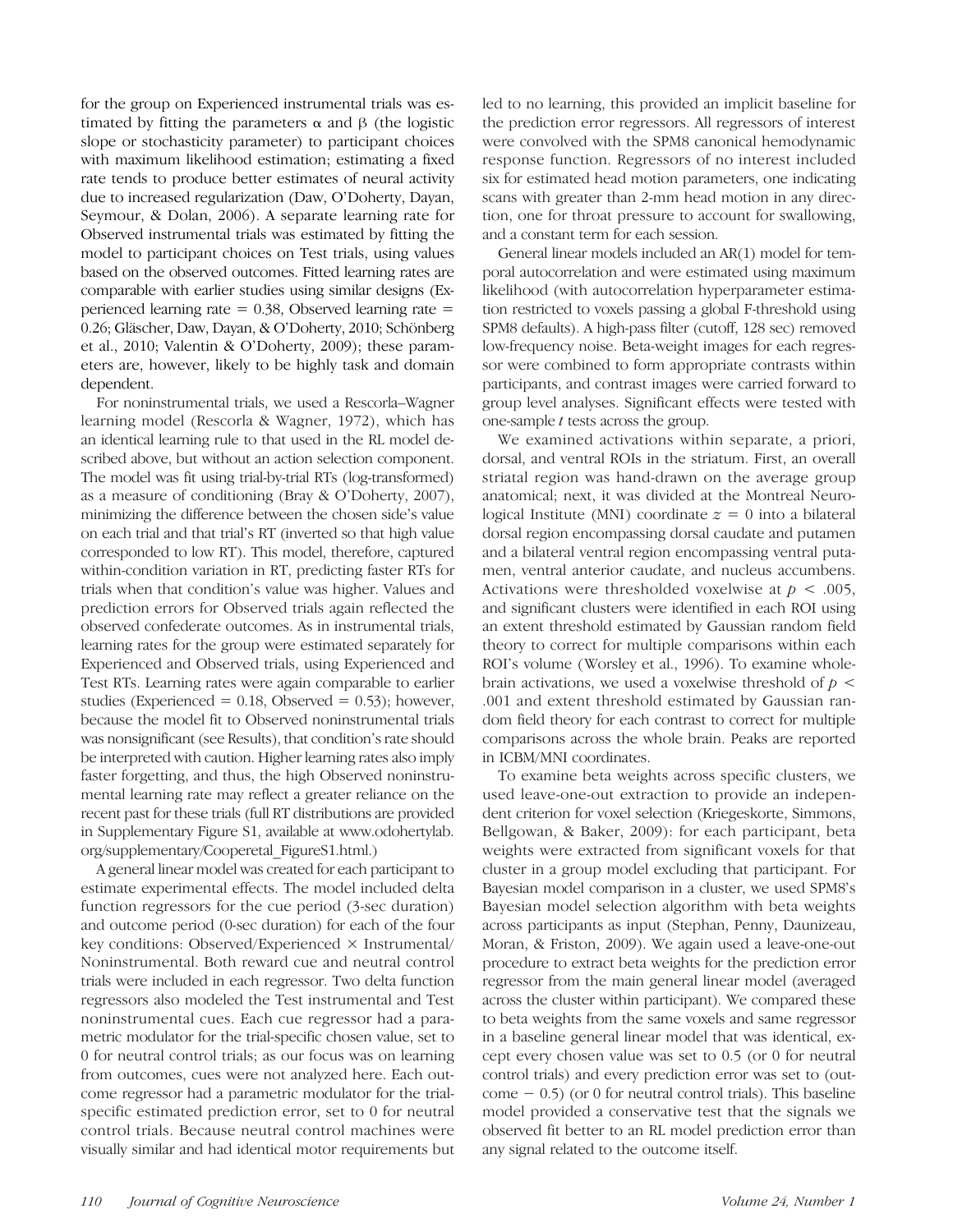## **RESULTS**

## Behavior

Participants rated how much they liked the reward and neutral outcomes following the scan to confirm the motivational value of the rewards. Participants rated the reward outcomes significantly higher than the neutral outcomes, with a mean rating of 6.93 (*SEM* = 0.32) compared with 3.80 for the neutral (*SEM* = 0.55;  $t(14) = 5.29$ ,  $p < .001$ ). The ratings suggest participants still found the reward outcomes valuable through the end of the experiment.

To assess how participants learned from their rewards over time, we examined whether their instrumental choices could be described accurately by a RL model (see Methods for model details and Figure 2B for example of model fits). We fit the model separately to Experienced and Test choices and tested it against several alternatives (Figure 2A). For both Experienced and Test choices, the model fit better than either a baseline model that predicted equal action probabilities on every trial (RL model: Experienced-trial Bayesian Information Criterion (BIC) =  $968.26$ , Test-trial BIC =  $508.58$ ; baseline model: Experienced-trial BIC =  $1039.72$ , Test-trial BIC =  $512.93$ ) or a saturated model that assigned a separate parameter to every choice (saturated model: Experienced-trial BIC = 4965.06, Test-trial BIC = 2188.0).

For Test trials only, we also compared the RL model to two simple alternatives that would require no learning: one in which participants simply imitated the confederate's last action ("last-action"), and one in which participants remembered only the confederate's last action–outcome pairing, choosing the same action if the confederate won or the other action if the confederate lost ("last-outcome"). Both alternatives used one fewer parameter than the RL



Figure 2. Conditioning for experienced and observed outcomes. (A) Model fit for RL model of instrumental learning compared with alternative models. Fit is measured by BIC (smaller indicates better fit). See Results for model details. Saturated model not shown for clarity. (B) Time course of instrumental choices and RL model predictions for single representative participant. Top: Experienced trials. Circles indicate choice of left or right action (top or bottom of y axis); color indicates reward or neutral outcome. Dashed line indicates average choice probability over previous four trials at each time point (a smoothed measure of behavior). Solid line indicates model-predicted choice probability at each time point. Bottom: Observed and Test trials. Colored circles indicate Observed confederate choices; color indicates reward or neutral outcome for confederate. Dark circles indicate participant Test-trial choices, which were performed in extinction (without any outcome during scan). Lines indicate average Test-trial choice probability and model predictions. (C) Average self-reported liking for cues after experiment. Exp = Experienced, Obs = Observed, Ins = instrumental, Nonins = Noninstrumental, Rew = reward cue, Neut = neutral control. Error bars indicate SEM across participants. Only significant differences between reward cue and neutral control machines within condition are shown. \*\*\*p < .001, \*p < .05.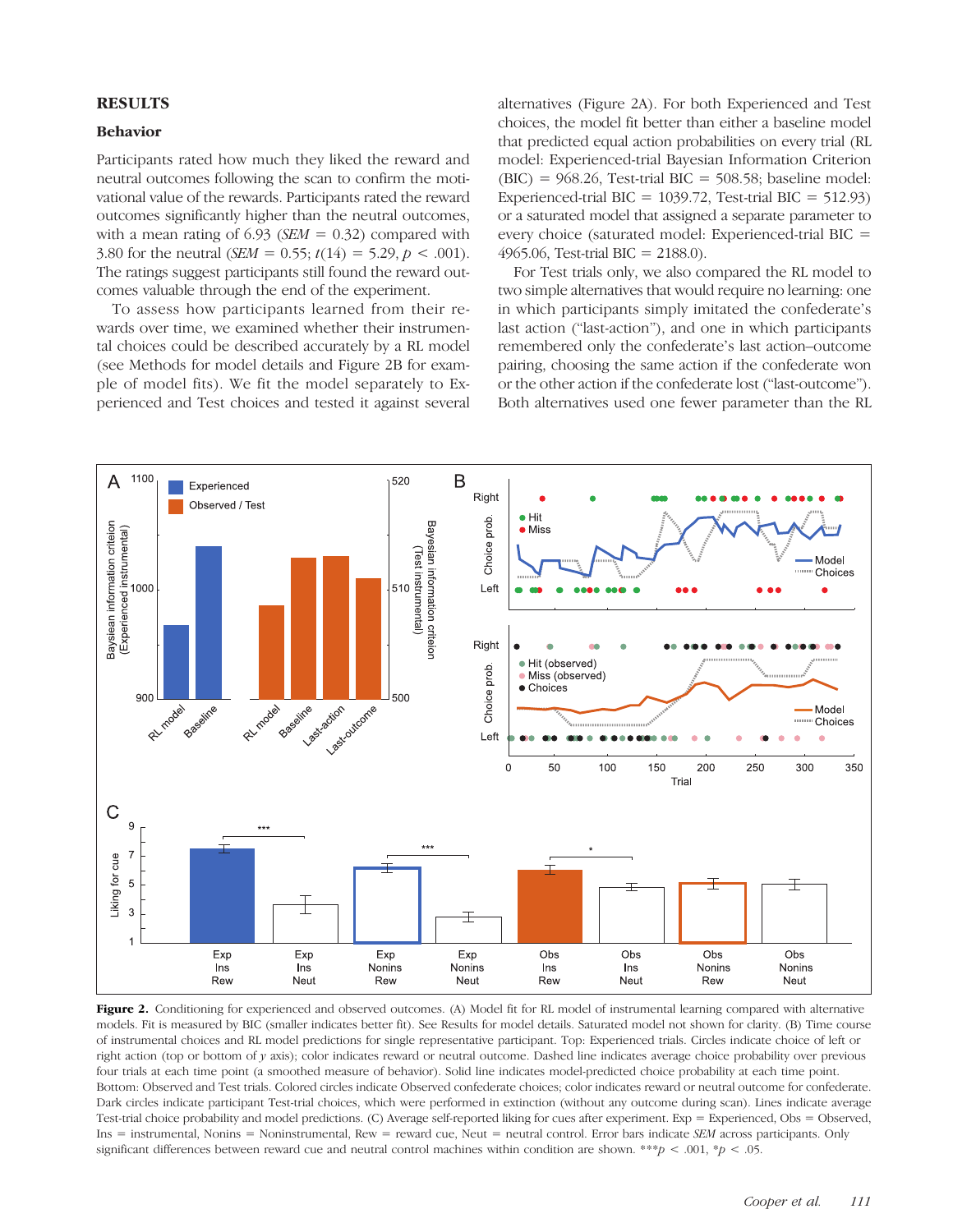model (eliminating the learning rate while retaining a fitted choice stochasticity). Even after adjusting for the number of free parameters in the models, the RL model fit better than either alternative (last-action model: Testtrial BIC =  $513.11$ ; last-outcome model: Test-trial BIC = 511.07). The model fits confirmed that the RL model accounted for instrumental learning whether the outcomes were delivered to the participant or to the confederate and suggested that participants learned about the confederate's outcomes over time rather than adopting a simple imitation strategy.

For noninstrumental trials, we evaluated the RL model fit by examining whether the model explained a significant amount of variance in RTs (after log-transforming RTs to account for their skew); this is equivalent to testing the RL model against a baseline model predicting equal values on every trial (as the baseline would only predict the mean RT). For Experienced noninstrumental trials, the RL model fit was significant  $(F(1, 678))$  = 9.1814,  $p < .005$ ), confirming that participants learned conditioned responses to the Experienced cues. For Test noninstrumental trials, the model fit was not significant  $(F(1, 321) = 0.18, ns)$ , suggesting that participants did not develop strong conditioned responses for Observed noninstrumental cues.

Finally, participants also rated how much they liked each cue, as a self-reported measure of conditioned preference (Figure 2C). Repeated measures ANOVA confirmed that liking differed significantly across cue categories  $(F(7, \mathcal{O}))$  $98$ ) = 15.25,  $p < .001$ ). In particular, planned comparisons between each reward cue machine and its corresponding neutral control machine found that participants rated the reward cue machine higher for Experienced instrumental ( $t(14) = 5.56$ ,  $p < .001$ ), Experienced noninstrumental  $(t(14) = 6.61, p < .001)$ , and Observed instrumental trials  $(t(14) = 2.88, p = .012)$ . The comparison for Observed noninstrumental trials was not significant  $(t(14)$  =  $(0.12, ns)$ . The ratings suggest that for Observed instrumental trials, participants developed conditioned preferences for the Observed cues, although they were never rewarded on them.

Average RTs differed across cue categories (Table 1 and Supplementary Figure S1;  $F(5, 2655) = 140.40$ ,  $p <$ .001); the key difference was between instrumental and noninstrumental trials, with all noninstrumental trial averages significantly faster than all instrumental trial averages. Experienced instrumental reward cue trials were also significantly faster than Test instrumental trials or Experienced instrumental neutral control trials.

## Imaging

#### Observational Instrumental Prediction Errors

To identify regions underlying prediction errors for observational instrumental learning, we examined activation correlating with the prediction error regressor for

#### Table 1. Average Reaction Time

| Condition                                      | Mean Reaction Time.<br>msec (SEM) |
|------------------------------------------------|-----------------------------------|
| Experienced instrumental<br>reward cue         | $973.93a$ (39.87)                 |
| Experienced instrumental<br>neutral control    | $1039.64b$ (44.28)                |
| Test instrumental                              | $1041.13b$ (41.18)                |
| Experienced noninstrumental<br>reward cue      | $613.89c$ (23.94)                 |
| Experienced noninstrumental<br>neutral control | $606.39c$ (29.55)                 |
| Test noninstrumental                           | $637.68c$ (24.99)                 |

 $n = 15$  (one participant's data excluded as an outlier). Entries that do not share subscripts differ at  $p < .05$  by Tukey's honestly significant difference; entries that share subscripts do not significantly differ. Differences were calculated on log-transformed RTs; original data are shown for clarity. SEMs are calculated across participants within condition. Only reward cues were shown in Test trials. See Supplementary Figure S1 for full distributions.

Observed instrumental trials (Figure 3A). In the dorsal striatum, a significant cluster in right dorsal caudate was positively correlated with prediction errors  $(x, y, z = 21,$ 17, 7;  $Z = 3.94$ ; extent = 20 voxels,  $p < .05$  corrected for dorsal striatal volume; see also Figure 3C). A smaller cluster in the left dorsal caudate was also detected, although this did not reach the extent threshold for significance  $(x, y, z)$  $z = -15$ , 14, 7; Z = 2.93; extent = 5 voxels). By contrast, no significant positive clusters were present in the ventral striatum. No significant clusters in either dorsal or ventral striatum were negatively correlated with prediction errors. At the whole-brain threshold, no significant regions were positively or negatively correlated with prediction errors.

In a post hoc analysis, to directly examine the selectivity of the dorsal caudate for observational instrumental prediction errors, we extracted average beta weights for each trial type from the significant right caudate cluster (using a leave-one-out extraction procedure to avoid nonindependence issues [Kriegeskorte et al., 2009]; see Methods). A  $2 \times 2$  repeated measures ANOVA revealed a main effect for instrumental trials greater than noninstrumental trials  $(F(1, 63) = 12.65, p < .005)$ , but no other main effect or interaction (Figure 3B). This cluster was significantly more active for prediction errors in Observed instrumental trials than baseline  $(t(15)$  = 3.29,  $p < .01$ ); no other condition's activation, however (including Experienced instrumental trials), was significantly different from baseline (all  $ts < 1.71$ ,  $ns$ ). This region of dorsal caudate, then, was selectively active for instrumental as compared with noninstrumental Observed prediction errors but relatively similarly active for Experienced and Observed instrumental prediction errors.

To examine whether activation in this cluster truly reflected reinforcement learning prediction errors, we used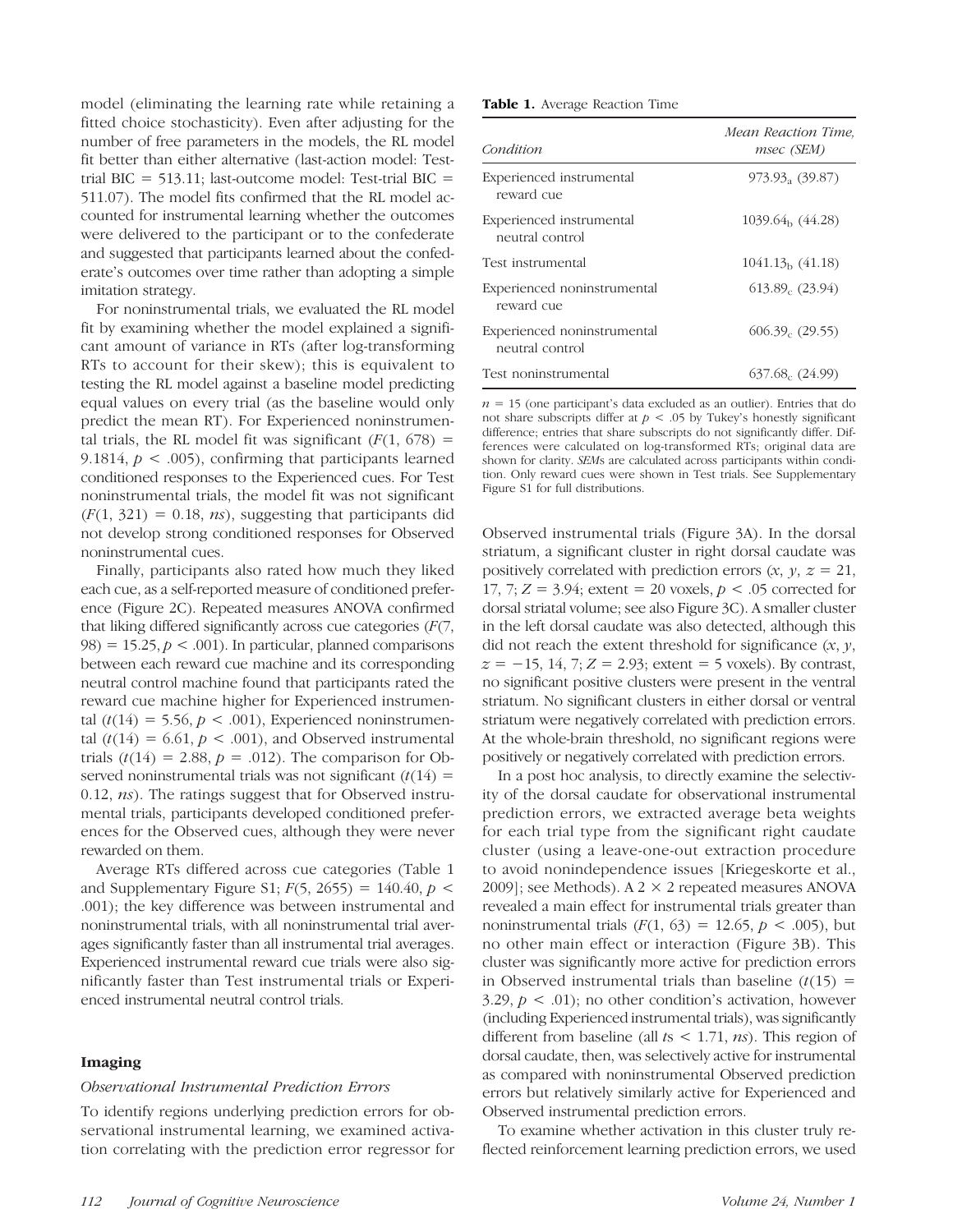

Figure 3. Dorsal caudate activation for Observed instrumental prediction errors. (A) Activation for Observed instrumental prediction error regressor. Maps are thresholded at  $p < .005$  voxelwise with 5 voxel extent threshold for display; cluster in right dorsal caudate meets extent threshold corrected for multiple comparisons across dorsal striatum. Coordinates are in ICBM/MNI space. Color bar indicates t statistic. R indicates right. (B) Average beta weights (calculated with leave-one-out extraction; see Methods) in significant dorsal caudate cluster. Error bars indicate SEMs across participants. Only significant differences from baseline shown; between-condition tests show only main effect of instrumental versus noninstrumental conditions  $(F(1, 63) = 12.65, p < .005)$ . \*\*p < .01. (C) Dorsal caudate activation by prediction error size. Bars indicate estimated effect size (in percent signal change) in significant dorsal caudate cluster (calculated with leave-one-out extraction) for outcomes on instrumental Observed trials by prediction error size and valence. Effect sizes estimated as canonical hemodynamic response peak, adjusted for all other conditions (Gläscher, 2009). Neg = prediction error < -0.33. Med = prediction error  $\geq$  -0.33 and < 0.33. Pos = prediction error  $\geq$  0.33. Significant differences are not shown. Error bars are SEM across participants.

Bayesian model comparison within the significant right caudate cluster to compare whether its activation in each condition was better fit by prediction errors or by a baseline model that responded to outcome valence but did not learn over time (see Methods). For instrumental Observed trials, the exceedance probability of the prediction error model compared with baseline was 99.67%; that is, activation in this region was 99.67% likely to have been produced by prediction errors from the RL model as opposed to a static response to instrumental Observed outcomes over time.

To examine whether learning performance related to dorsal caudate activation, we examined learning performance (i.e., RL model fit, indexed by each participant's

model log-likelihood for Test instrumental trials) in a simple Condition  $\times$  Performance ANCOVA; this analysis revealed no main effect of Learning Performance  $(F(1, 56) =$ 0.1, *ns*) and no interaction with Condition ( $F(3, 56) = 1.51$ ,  $ns$ ). This finding, however, should be qualified by the relatively low variation in learning performance (after screening out nonlearners).

#### Experiential Instrumental Prediction Errors

For comparison, we next examined activation for prediction errors in the Experienced instrumental trials (Figure 4A). In the ventral striatum, a significant cluster in right nucleus accumbens was positively correlated with



Figure 4. Dorsal and ventral striatum activation for Experienced instrumental prediction errors. (A) Activation for Experienced instrumental prediction error regressor. Ventral striatal cluster (right) meets extent threshold corrected for multiple comparisons across ventral striatum. Maps are thresholded at  $p < .005$  voxelwise with 5 voxel extent threshold for display. Coordinates are in ICBM/MNI space. Color bar indicates t statistic. R indicates right. (B) Average beta weights (calculated with leave-one-out extraction; see Methods) in significant dorsal putamen cluster. Error bars indicate standard errors of the mean across participants. Only significant differences from baseline shown; between-condition tests show only main effect of Experienced vs. Observed conditions  $(F(1, 63) = 11.64, p < .005)$ . \*p < .05.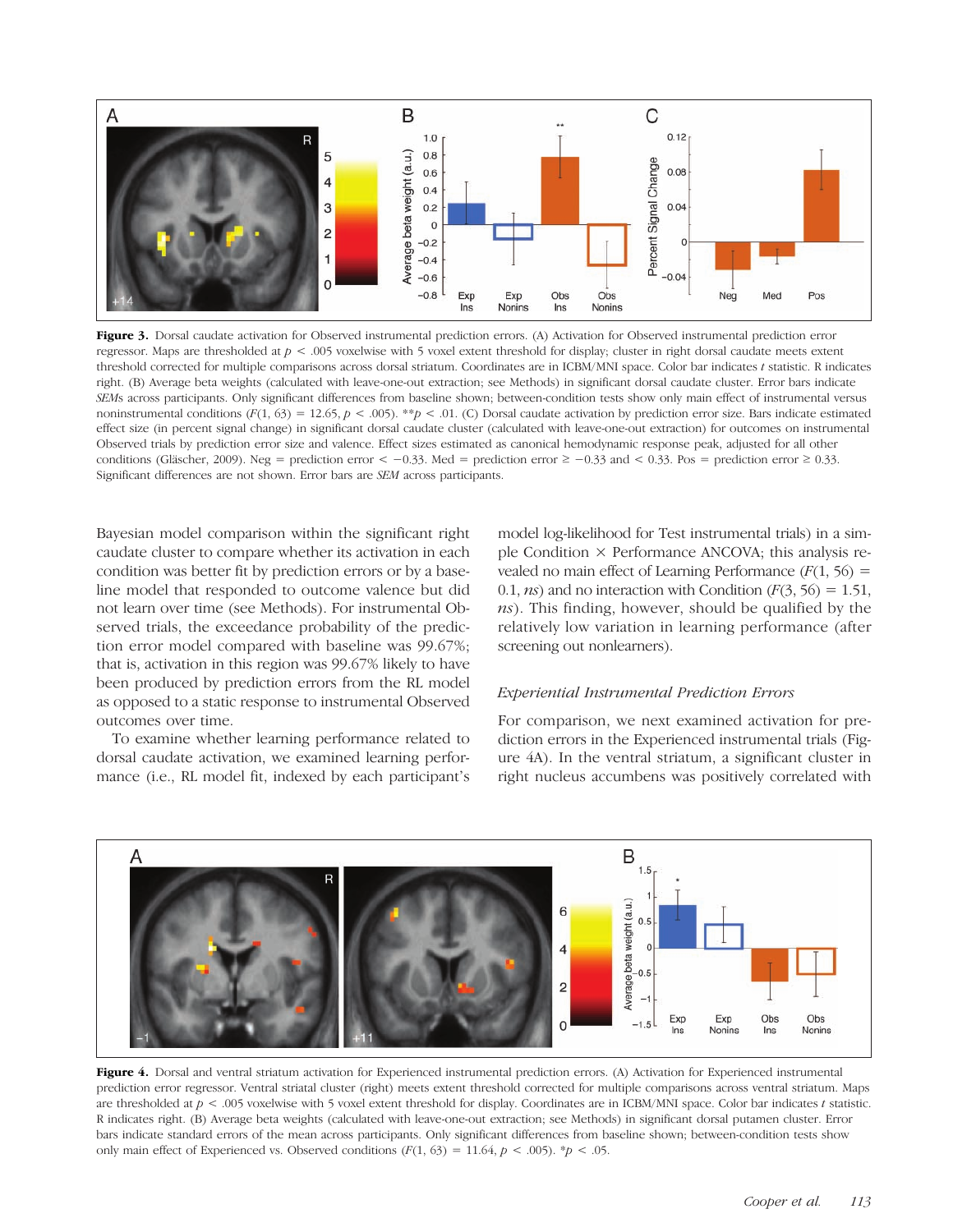prediction errors  $(x, y, z = 9, 11, -4; Z = 3.19;$  extent = 16 voxels,  $p < 0.05$  corrected for striatal volume). In the dorsal striatum, a cluster near the corrected threshold in left dorsal putamen was also positively correlated with prediction errors  $(x, y, z = -24, -1, 10; Z = 3.87;$  extent = 14 voxels,  $p = 0.055$  corrected for striatal volume). This cluster's location was similar to that in a recent study of instrumental prediction error activation (Schönberg et al., 2010) and met a small-volume corrected cluster threshold centered on that study's coordinates (extent = 8 voxels within 8-mm-radius sphere centered at  $-27$ , 6, 9,  $p < .05$ corrected for small volume). By contrast to the dorsal caudate cluster from the Observed instrumental trials, a  $2 \times 2$ ANOVA on the leave-one-out extracted beta weights from the dorsal putamen cluster revealed a main effect of Experienced greater than Observed trials (Figure 4B; F(1,  $(63) = 11.64$ ,  $p < .005$ ), but no other main effect or interaction. This cluster's activation for prediction errors in Experienced instrumental trials was significantly greater than baseline  $(t(15) = 2.92, p < .05)$ ; no other condition's activation (including Experienced noninstrumental trials) was significant different from baseline (all  $ts < 1.77$ ,  $ns$ ). Together, the dorsal and ventral clusters are consistent with earlier studies that find prediction error activation in both dorsal and ventral striatum for experiential prediction errors (O'Doherty et al., 2004).

No significant clusters in dorsal or ventral striatum were negatively correlated with prediction errors. At the wholebrain threshold, no significant regions were positively or negatively correlated with prediction errors; in addition, in direct whole-brain  $t$  tests between Experienced and Observed instrumental prediction error regressors, no clusters were significantly different between conditions. Finally, a conjunction analysis over prediction error activations for Experienced and Observed instrumental trials revealed no significant overlap between activated regions for the two trial types.

## Noninstrumental Prediction Errors

To examine whether prediction error activations were specific to instrumental learning, we also examined activation for prediction errors in Observed and Experienced noninstrumental trials. For Observed noninstrumental trials, no significant clusters were positively or negatively correlated with prediction errors in either dorsal or ventral striatum or at the whole-brain threshold. For Experienced noninstrumental prediction errors, by contrast, a significant cluster in left ventral putamen was positively correlated with prediction errors (Figure 5; x, y,  $z = -21$ , 5,  $-4$ ;  $Z = 3.24$ ; extent = 13 voxels,  $p < .05$  corrected for ventral striatal volume). No significant clusters were present in dorsal striatum, and no significant clusters were negatively correlated in either striatal ROI. At the whole-brain threshold, no regions were positively or negatively correlated nor were any significantly different in direct tests



Figure 5. Ventral striatum activation for Experienced noninstrumental prediction errors. Left cluster meets extent threshold corrected for multiple comparisons across ventral striatum. Map is thresholded at  $p < .005$  voxelwise with 5 voxel extent threshold for display. Coordinates are in ICBM/MNI space. Color bar indicates t statistic. R indicates right.

between Experienced and Observed noninstrumental prediction errors.

## DISCUSSION

Prediction error signals have been reported throughout the human striatum during experiential reward learning, with the dorsal striatum playing a specific role during instrumental experiential learning. In the present study, we extend these findings by showing that activation in parts of the human dorsal striatum correlates with reward prediction errors even when those error signals are computed while observing another person perform an instrumental learning task. A Bayesian model comparison suggested these signals were better explained by prediction errors than merely observed outcomes. The dorsal striatum is, thus, involved in encoding prediction errors during learning of instrumental associations whether those associations are acquired through experience or purely through observation. This involvement is selective for prediction errors during instrumental learning, as shown by comparison with a noninstrumental reward learning control. Observed instrumental and noninstrumental trials both required only passive observation by the participant, yet only the instrumental condition recruited the dorsal striatum.

These findings provide new insights into the functions of dorsal striatum in instrumental reward learning. The selectivity for instrumental prediction errors fits with theories that propose a role for this region in updating action values, as opposed to updating stimulus-specific cue values (Balleine, Delgado, & Hikosaka, 2007; Samejima, Ueda, Doya, & Kimura, 2005; Haruno et al., 2004; O'Doherty et al., 2004). This study extends that role to updating even observed action values but also advances our understanding of how action values are represented in the dorsal striatum. Participants made no motor responses on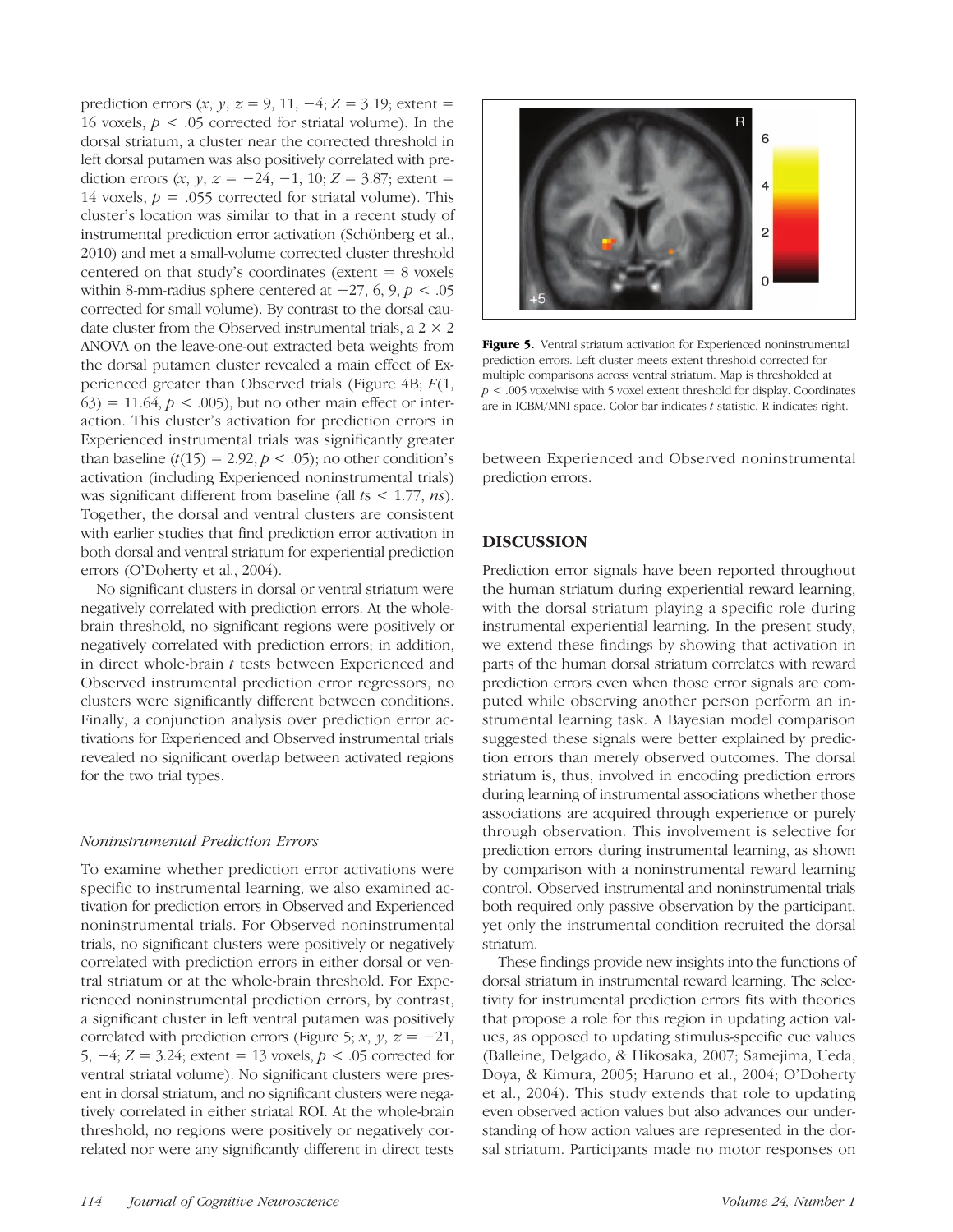Observed trials and did not receive any outcomes. The updating process in this region cannot therefore operate on an action representation as simple as a reflexive linkage between an instrumental cue and a personal motor response. Instead, it must operate on a more abstract representation that can be affected by how an individual interprets an observed outcome and that can be translated at the proper moment (when that instrumental response can be performed by the individual herself) into a specific personal motor action.

By contrast, observational reward prediction errors did not activate the ventral striatum in either instrumental or noninstrumental trials. Reward prediction errors were found for both instrumental and noninstrumental experienced outcomes in ventral and posterior striatum, replicating earlier findings (Schultz, 2006; McClure et al., 2003; O'Doherty et al., 2003). As the experienced rewards involved greater sensory involvement, as well as higher subjective rewards (as measured by the liking ratings), one possibility is that the ventral striatum is more sensitive than the dorsal striatum to these sensory and subjective factors. Prior evidence suggests ventral striatum is critical for encoding subjective reward value per se in stimulus–outcome associations (Cardinal, Parkinson, Hall, & Everitt, 2002). This possibility is consistent with the ideas suggested by actor/critic accounts of ventral striatum: namely, that ventral striatum is selectively involved in updating stimulus- or state-based subjective values, which are used in both instrumental and noninstrumental conditioning, as opposed to the action values updated by dorsal striatum, which are used only during instrumental conditioning. Observing another person's reward after she selects a given action might increase the odds that you will produce that action given the chance; this increase corresponds to an increased action value. The same observation, though, may not improve your estimation of how rewarded you will feel for the next observed reward; this corresponds to an unchanged stimulus value for the observed cues.

One caveat to the interpretation that dorsal striatum is selective for instrumental versus noninstrumental observational learning (as it is in experiential learning) is that participants did not exhibit strong behavioral evidence of learning in the noninstrumental Observed condition (as measured by the nonsignificant model fit to RTs and the liking ratings compared with neutral cues). It may simply be the case that passive observation of cues predicting reward in others is an insufficiently salient event to drive learning. Perhaps including the affective responses generated by the observed partner in response to the cues or outcomes in the observational paradigm could enhance behavioral learning in the noninstrumental condition; this is an important direction for future research on observational conditioning. Because learning was not clearly established in this noninstrumental observational condition we cannot conclude anything about the representation of noninstrumental observational prediction errors in the present study. However, including the noninstrumental

observational condition in our analysis does allow us to exclude the contribution of stimulus- or motor-related confounds in the instrumental observational condition, as these features were similar between instrumental and noninstrumental conditions. Thus, the noninstrumental condition still acts as a useful control condition in the present task.

These findings are consistent with a growing literature that suggests processing other people's outcomes involves some, but not all, of the same neural systems as processing the same outcome when it happens to oneself (Singer & Lamm, 2009; Keysers & Gazzola, 2006). Observing others in pain, for example, activates some of the regions involved in experiencing pain (like the anterior insula and anterior cingulate), but other regions are not necessarily activated by that observation—specifically those thought to encode the primary sensory experience of pain (like sensorimotor cortex and posterior insula; Decety & Lamm, 2009; Singer et al., 2004). Observing errors in others can activate both regions involved in personal errors (such as cingulate cortex) and those involved in personal rewards (such as ventral striatum), depending on context (de Bruijn, de Lange, von Cramon, & Ullsperger, 2009). Observed rewards can also activate regions that process personal rewards, like the ventral striatum or ventromedial pFC (Burke et al., 2010), but these regions tend to be more active for personal than observed rewards (Mobbs et al., 2009). The current work extends these findings into the dorsal striatum and not only highlights that the regions involved can be consistent between experience and observation but also identifies their specific computational roles.

These results differ somewhat from a recent study of observational learning, which found that the ventromedial pFC encoded a positive reward prediction error and the ventral striatum encoded a negative reward prediction error for others' outcomes during an instrumental learning task that also included experienced rewards (Burke et al., 2010). Social context plays an especially important role in the response to others' outcomes (Cooper, Kreps, Wiebe, Pirkl, & Knutson, 2010; Mobbs et al., 2009; Singer et al., 2006; Delgado, Frank, & Phelps, 2005), and variations between the tasks may help explain the differences. Burke et al. suggest their findings in the ventral striatum may have been driven by comparison effects between the observed outcomes and the participants' own; our experiment used liquid instead of monetary outcomes, which may lend themselves less to social comparisons. In addition, in their task, participants received experienced outcomes for choices between the same stimuli as the observed partners, immediately following the observed outcomes. Regions like the ventromedial pFC and ventral striatum are more engaged in updating stimulusbased values, which were likely more relevant in their task. In our task, by contrast, participants never received experienced outcomes following the Observed cues, and so updating subjective stimulus values for those cues was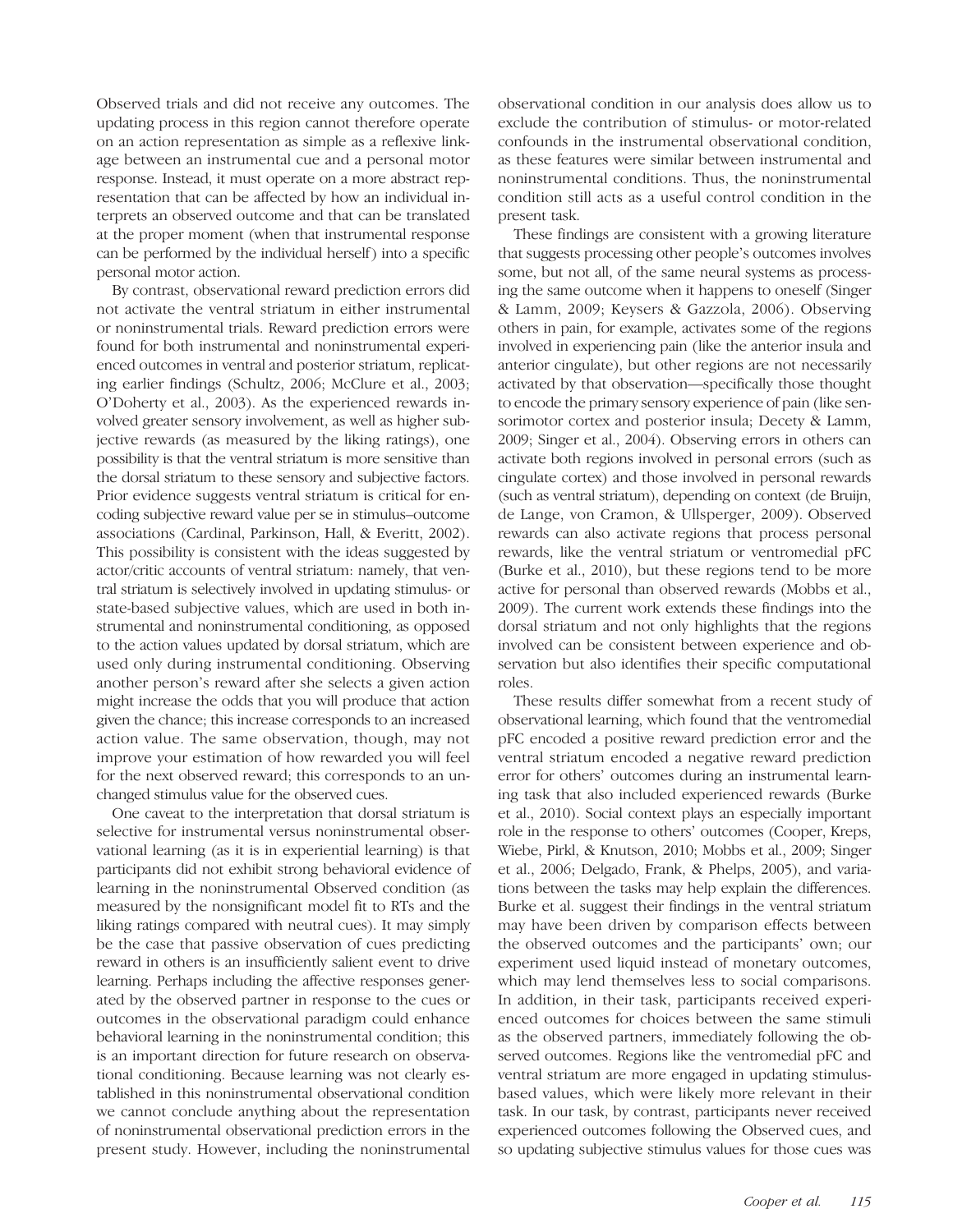likely less salient in our study. Finally, although their study did not find dorsal striatal activation, it had participants choose between stimuli, whereas ours had participants make instrumental choices with an explicitly action-based cue (a slot machine arm); this may have made encoding action values more salient. Future studies should test how these task variations affect the computations supporting observational learning.

Although this study focused on dorsal striatal function, another important question for future research is how dorsomedial pFC (including anterior cingulate) may be involved in observational learning. These regions are thought to be involved both in representing others' mental states (Amodio & Frith, 2006; Mitchell, Macrae, & Banaji, 2005) and in personal action-based decision-making ( Jocham, Neumann, Klein, Danielmeier, & Ullsperger, 2009; Rushworth, Mars, & Summerfield, 2009). The current study did not find prediction error activation in this region, perhaps because of the incentive domain (liquid rewards compared with symbolic or monetary rewards), task design (comparing rewards to neutral instead of to punishments), or task demands (e.g., ACC response to prediction errors is thought in part to encode uncertainty or volatility in expected rewards, which changed only slowly in this study). These regions may also be promising targets for study with more complex computational models than the simple RL model employed here, such as models explicitly modeling beliefs about others' mental states (Behrens, Hunt, Woolrich, & Rushworth, 2008; Hampton, Bossaerts, & O'Doherty, 2008).

Another important direction for future study will be to understand the contributions of different subregions of the dorsal striatum to different learning processes. In this study, Experienced prediction errors (instrumental and noninstrumental) were found in a lateral, posterior region of dorsal putamen, whereas instrumental prediction errors (Observed and Experienced) were found in an anterior region of dorsal caudate. These findings might relate to accumulating evidence that suggests neuroanatomical and functional differentiation within the dorsal striatum in both rodents and humans, with dorsomedial striatum being closely connected to dorsal prefrontal regions and supporting goal-directed behavior and dorsolateral putamen being more closely connected to ventral and motor cortex and supporting habitual behavior (Balleine & O'Doherty, 2010; Haber & Knutson, 2010; Tricomi, Balleine, & O'Doherty, 2009; Tanaka, Balleine, & O'Doherty, 2008; Yin, Ostlund, & Balleine, 2008; Yin, Ostlund, Knowlton, & Balleine, 2005). In the current findings, the more anterior medial activation may thus be more related to more abstract goal-directed processes within reward learning, which may be relatively more important without primary reward (as in Observed learning). The more posterior activation may be more related to more habitual or sensory processes within reward learning, which would be more important for Experienced than Observed trials and present to some extent on noninstrumental trials. More research in humans

is needed, however, to clearly distinguish the functions of these distinct areas of dorsal striatum.

The finding of observational reward prediction error signals in the dorsal striatum may also relate to previous findings reporting prediction error signals in the dorsal striatum during learning about counterfactual events (Lohrenz, McCabe, Camerer, & Montague, 2007). As in the observational case, counterfactual prediction errors are elicited in relation to an outcome that is not directly experienced; instead, these errors correspond to what would have been obtained had an alternative action been selected. The finding that counterfactual prediction errors and observational prediction errors both recruit dorsal striatum could suggest that these two signals may depend on similar underlying computational processes, although future work will be necessary to directly compare and contrast these two types of learning signal.

In summary, we found that a region of dorsal caudate was activated by instrumental reward prediction errors during observational learning, indicating that this region may update an abstract representation of action values even when the actions and outcomes are observed. These results extend our understanding of the functions of the dorsal striatum in instrumental reward learning and in RL by showing that this region can be engaged during learning of instrumental actions without either direct experience of the outcomes or requiring the actions to be personally performed.

## Acknowledgments

The authors gratefully acknowledge financial support from the Wellcome Trust (grant WT087388AIA to J. O. D.) and the Irish Research Council for Science, Engineering, and Technology (to J. C. C.). We thank Sojo Joseph for technical support and the members of the O'Doherty laboratory for helpful comments.

Reprint requests should be sent to Jeffrey C. Cooper, Division of the Humanities and Social Sciences, California Institute of Technology, Pasadena, CA 91125, or via e-mail: jcooper@caltech.edu.

## REFERENCES

- Amodio, D. M., & Frith, C. D. (2006). Meeting of minds: The medial frontal cortex and social cognition. Nature Reviews Neuroscience, 7, 268–277.
- Balleine, B. W., Delgado, M. R., & Hikosaka, O. (2007). The role of the dorsal striatum in reward and decision-making. Journal of Neuroscience, 27, 8161–8165.
- Balleine, B. W., & O'Doherty, J. P. (2010). Human and rodent homologies in action control: Corticostriatal determinants of goal-directed and habitual action. Neuropsychopharmacology, 35, 48–69.
- Bandura, A. (1977). Social learning theory. Englewood Cliffs, NJ: Prentice-Hall.
- Behrens, T. E., Hunt, L. T., Woolrich, M. W., & Rushworth, M. F. (2008). Associative learning of social value. Nature, 456, 246–249.
- Bray, S., & O'Doherty, J. (2007). Neural coding of reward prediction error signals during classical conditioning with attractive faces. Journal of Neurophysiology, 97, 3036–3045.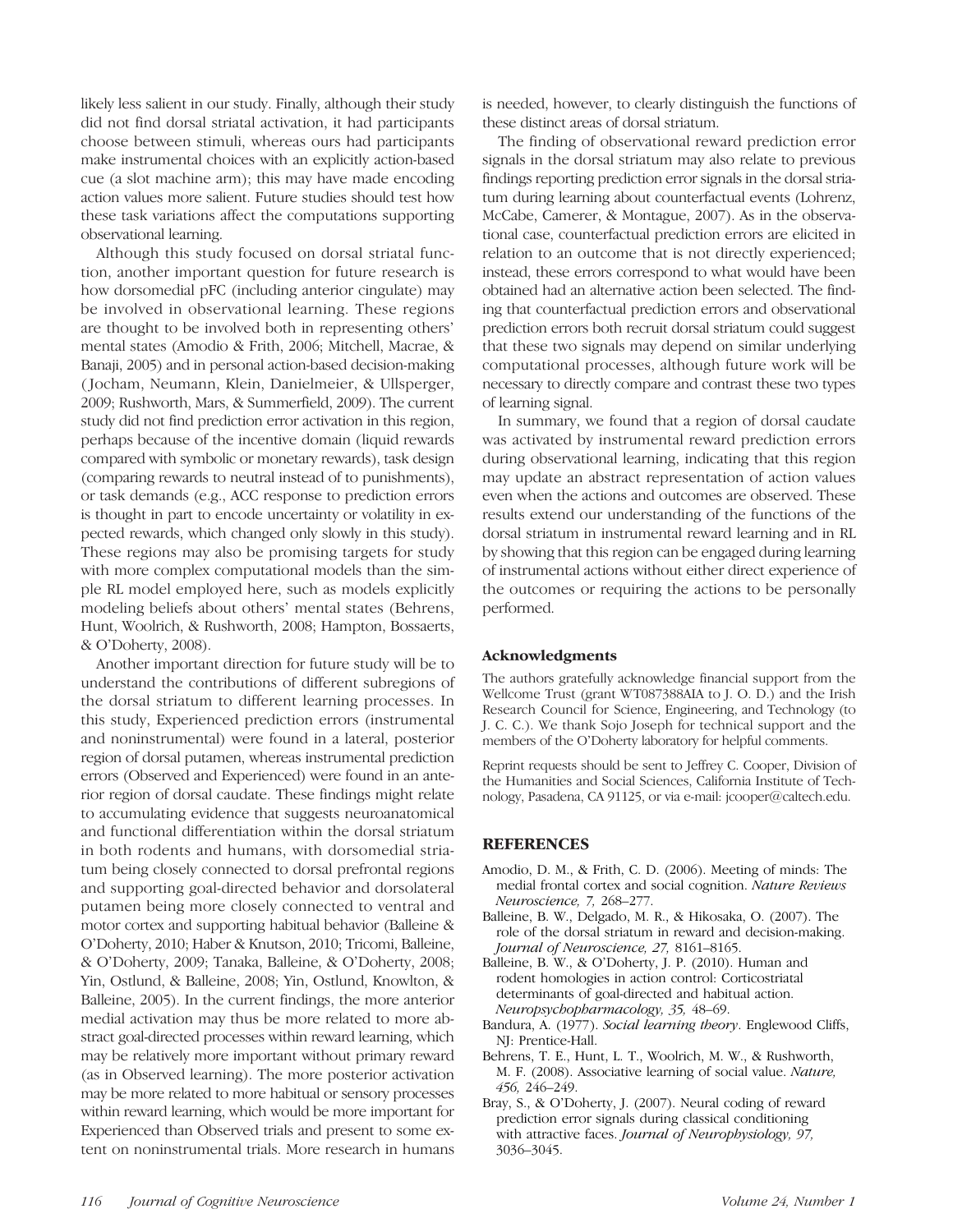Burke, C. J., Tobler, P. N., Baddeley, M., & Schultz, W. (2010). Neural mechanisms of observational learning. Proceedings of the National Academy of Sciences, U.S.A., 107, 14431–14436.

Cardinal, R. N., Parkinson, J. A., Hall, J., & Everitt, B. J. (2002). Emotion and motivation: The role of the amygdala, ventral striatum, and prefrontal cortex. Neuroscience and Biobehavioral Reviews, 26, 321–352.

Cooper, J. C., Kreps, T. A., Wiebe, T., Pirkl, T., & Knutson, B. (2010). When giving is good: Ventromedial prefrontal cortex activation for others' intentions. Neuron, 67, 511–521.

Daw, N. D., & Doya, K. (2006). The computational neurobiology of learning and reward. Current Opinion in Neurobiology, 16, 199–204.

Daw, N. D., O'Doherty, J. P., Dayan, P., Seymour, B., & Dolan, R. J. (2006). Cortical substrates for exploratory decisions in humans. Nature, 441, 876–879.

Dayan, P., & Balleine, B. W. (2002). Reward, motivation, and reinforcement learning. Neuron, 36, 285–298.

de Bruijn, E. R., de Lange, F. P., von Cramon, D. Y., & Ullsperger, M. (2009). When errors are rewarding. Journal of Neuroscience, 29, 12183–12186.

Decety, J., & Lamm, C. (2009). The biological basis of empathy. In J. T. Cacioppo & G. G. Berntson (Eds.), Handbook of neuroscience for the behavioral sciences. New York: John Wiley and Sons.

Deichmann, R., Gottfried, J. A., Hutton, C., & Turner, R. (2003). Optimized EPI for fMRI studies of the orbitofrontal cortex. Neuroimage, 19, 430–441.

Delgado, M. R. (2007). Reward-related responses in the human striatum. Annals of the New York Academy of Sciences, 1104, 70–88.

Delgado, M. R., Frank, R. H., & Phelps, E. A. (2005). Perceptions of moral character modulate the neural systems of reward during the trust game. Nature Neuroscience, 8, 1611–1618.

Gläscher, J. (2009). Visualization of group inference data in functional neuroimaging. Neuroinformatics, 7, 73–82.

Gläscher, J., Daw, N., Dayan, P., & O'Doherty, J. P. (2010). States vs. rewards: Dissociable neural prediction error signals underlying model-based and model-free reinforcement learning. Neuron, 66, 585–595.

Haber, S. N., & Knutson, B. (2010). The reward circuit: Linking primate anatomy and human imaging. Neuropsychpharmacology, 35, 4–26.

Hampton, A. N., Bossaerts, P., & O'Doherty, J. P. (2008). Neural correlates of mentalizing-related computations during strategic interactions in humans. Proceedings of the National Academy of Sciences, U.S.A., 105, 6741–6746.

Haruno, M., Kuroda, T., Doya, K., Toyama, K., Kimura, M., Samejima, K., et al. (2004). A neural correlate of reward-based behavioral learning in caudate nucleus: A functional magnetic resonance imaging study of a stochastic decision task. Journal of Neuroscience, 24, 1660–1665.

Heyes, C. M., & Dawson, G. R. (1990). A demonstration of observational learning in rats using a bidirectional control. The Quarterly Journal of Experimental Psychology, Series B, Comparative and Physiological Psychology, 42, 59–71.

Jocham, G., Neumann, J., Klein, T. A., Danielmeier, C., & Ullsperger, M. (2009). Adaptive coding of action values in the human rostral cingulate zone. Journal of Neuroscience, 29, 7489–7496.

Keysers, C., & Gazzola, V. (2006). Towards a unifying neural theory of social cognition. Progress in Brain Research, 156, 379–401.

Kriegeskorte, N., Simmons, W. K., Bellgowan, P. S., & Baker, C. I. (2009). Circular analysis in systems neuroscience: The dangers of double dipping. Nature Neuroscience, 12, 535–540.

Lohrenz, T., McCabe, K., Camerer, C. F., & Montague, P. R. (2007). Neural signature of fictive learning signals in a sequential investment task. Proceedings of the National Academy of Sciences, U.S.A., 104, 9493–9498.

McClure, S. M., Berns, G. S., & Montague, P. R. (2003). Temporal prediction errors in a passive learning task activate human striatum. Neuron, 38, 339–346.

Mitchell, J. P., Macrae, C. N., & Banaji, M. R. (2005). Forming impressions of people versus inanimate objects: Social-cognitive processing in the medial prefrontal cortex. Neuroimage, 26, 251–257.

Mobbs, D., Yu, R., Meyer, M., Passamonti, L., Seymour, B., Calder, A. J., et al. (2009). A key role for similarity in vicarious reward. Science, 324, 900.

Montague, P. R., King-Casas, B., & Cohen, J. D. (2006). Imaging valuation models in human choice. Annual Review of Neuroscience, 29, 417–448.

Myers, W. A. (1970). Observational learning in monkeys. Journal of the Experimental Analysis of Behavior, 14, 225–235.

O'Doherty, J., Dayan, P., Schultz, J., Deichmann, R., Friston, K. J., & Dolan, R. J. (2004). Dissociable roles of the ventral and dorsal striatum in instrumental conditioning. Science, 304, 452–454.

O'Doherty, J. P. (2004). Reward representations and reward-related learning in the human brain: Insights from neuroimaging. Current Opinion in Neurobiology, 14, 769–776.

O'Doherty, J. P., Dayan, P., Friston, K., Critchley, H., & Dolan, R. J. (2003). Temporal difference models and reward-related learning in the human brain. Neuron, 38, 329–337.

Pessiglione, M., Seymour, B., Flandin, G., Dolan, R. J., & Frith, C. D. (2006). Dopamine-dependent prediction errors underpin reward-seeking behaviour in humans. Nature, 442, 1042–1045.

Rescorla, R. A., & Wagner, A. R. (1972). A theory of Pavlovian conditioning: Variations in the effectiveness of reinforcement and nonreinforcement. In A. H. Black & W. F. Prokasy (Eds.), Classical conditioning II: Current research and theory (pp. 65–99). New York: Appleton Century Crofts.

Rushworth, M. F., Mars, R. B., & Summerfield, C. (2009). General mechanisms for making decisions? Current Opinion in Neurobiology, 19, 75–83.

Samejima, K., Ueda, Y., Doya, K., & Kimura, M. (2005). Representation of action-specific reward values in the striatum. Science, 310, 1337–1340.

Schönberg, T., O'Doherty, J. P., Joel, D., Inzelberg, R., Segev, Y., & Daw, N. D. (2010). Selective impairment of prediction error signaling in human dorsolateral but not ventral striatum in Parkinson's disease patients: Evidence from a model-based fMRI study. Neuroimage, 49, 772–781.

Schultz, W. (2006). Behavioral theories and the neurophysiology of reward. Annual Review of Psychology, 57, 87–115.

Schultz, W., Dayan, P., & Montague, P. R. (1997). A neural substrate of prediction and reward. Science, 275, 1593–1599.

Singer, T., & Lamm, C. (2009). The social neuroscience of empathy. Annals of the New York Academy of Sciences, 1156, 81–96.

Singer, T., Seymour, B., O'Doherty, J., Kaube, H., Dolan, R., & Frith, C. D. (2004). Empathy for pain involves the affective but not sensory components of pain. Science, 303, 1157–1162.

Singer, T., Seymour, B., O'Doherty, J., Stephan, K., Dolan, R., & Frith, C. D. (2006). Empathic neural responses are modulated by the perceived fairness of others. Nature, 439, 466–469.

Stephan, K. E., Penny, W. D., Daunizeau, J., Moran, R. J., & Friston, K. J. (2009). Bayesian model selection for group studies. Neuroimage, 46, 1004–1017.